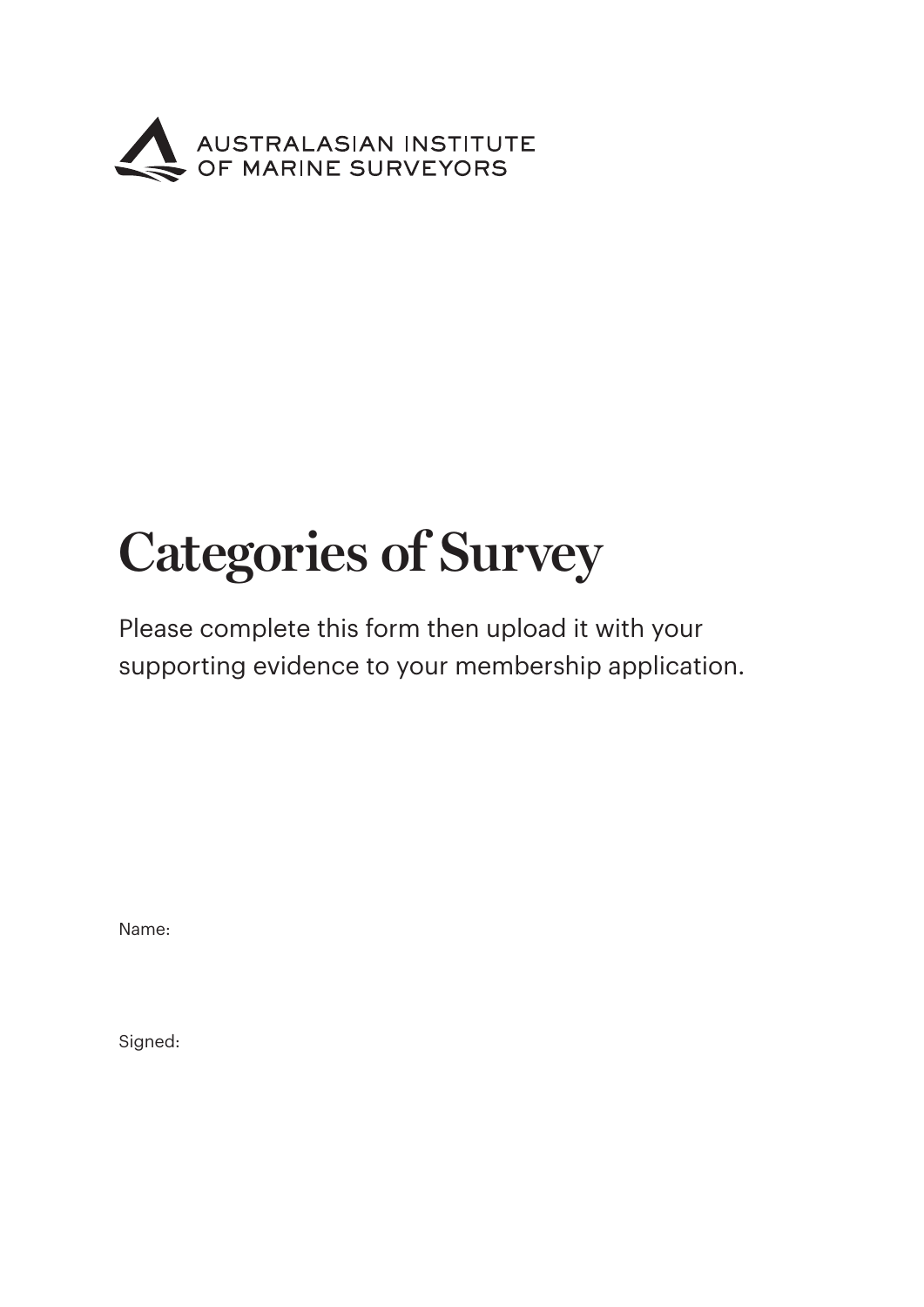## Categories of Survey Form

- Please indicate which of the following types of surveys you are competent to carry out.
- The code letters will be shown in the membership list if your application is approved.
- Please note the evidence you provide with your application must clearly indicate your qualifications and experience in the categories you are applying for.

| <b>SURVEY CATEGORY</b>                                                                 | <b>MANDATORY EVIDENCE TO BE SUPPLIED</b>                                                                                                                                                                                                                                                                                                                             | <b>CODE</b> |
|----------------------------------------------------------------------------------------|----------------------------------------------------------------------------------------------------------------------------------------------------------------------------------------------------------------------------------------------------------------------------------------------------------------------------------------------------------------------|-------------|
| <b>Cargo Loading and Discharge</b><br>General and break-bulk and<br>container packed   | Must have either a Master Mariner or Chief Mate/ Chief Officer<br>qualification or Engineer that has been endorsed by AMSA.<br>Could have Lloyds or MTA or IIMS training certificates                                                                                                                                                                                | Α1          |
| <b>Cargo Loading and Discharge</b><br>Ro-Ro, including motor vehicles                  | Must have either a Master Mariner or Chief Mate/ Chief Officer<br>qualification or Engineer that has been endorsed by AMSA.<br>Could have Lloyds or MTA or IIMS training certificates                                                                                                                                                                                | A2          |
| <b>Cargo Loading and Discharge</b><br>Grain (accredited surveyor)                      | Any person seeking A3 should have completed at least 10 grain<br>ships and should supply proof of this.                                                                                                                                                                                                                                                              | A3          |
|                                                                                        | Please note: Category A3 only available to CCMS Members                                                                                                                                                                                                                                                                                                              |             |
| <b>Cargo Loading and Discharge</b><br>Bulk, including hold preparation                 | Must have either a Master Mariner or Chief Mate/ Chief Officer<br>qualification or Engineer that has been endorsed by AMSA.<br>Could have Lloyds or MTA or IIMS training certificates                                                                                                                                                                                | A4          |
| <b>Cargo Loading and Discharge</b><br>Oils and chemicals including tank<br>preparation | Must have either a Master Mariner or Chief Mate/ Chief Officer<br>qualification or Engineer that has been endorsed by AMSA.<br>Could have Lloyds or MTA or IIMS training certificates                                                                                                                                                                                | A5          |
| Cargo<br>Draft Surveys                                                                 | Must have either a Master Mariner or Chief Mate/ Chief Officer<br>qualification or Engineer that has been endorsed by AMSA.<br>Could have training by Lloyds or MTA or IIMS - should be directed<br>to AIMS draft survey course                                                                                                                                      | A6          |
| Cargo<br><b>Trimming Surveys</b>                                                       | Must have either a Master Mariner or Chief Mate/ Chief Officer<br>qualification or Engineer that has been endorsed by AMSA.<br>Could also have training by Lloyds or MTA or IIMS or AIMS draft<br>survey course                                                                                                                                                      | A7          |
| <b>Classification Societies</b><br><b>Exclusive and Non-Exclusive</b>                  | Must have evidence of working with AMSA or employed by<br>classification societies such as American Bureau of Shipping (ABS),<br>Bureau Veritas (BV) Det Norske Veritas Germanischer Lloyd (DNV<br>GL), Lloyd's Register, Nippon Kaiji Kyokai (Class NK), China<br>Classification Society (CCS) Korean Register of Shipping (KR),<br>Registro Italiano Navale (RINA) | B           |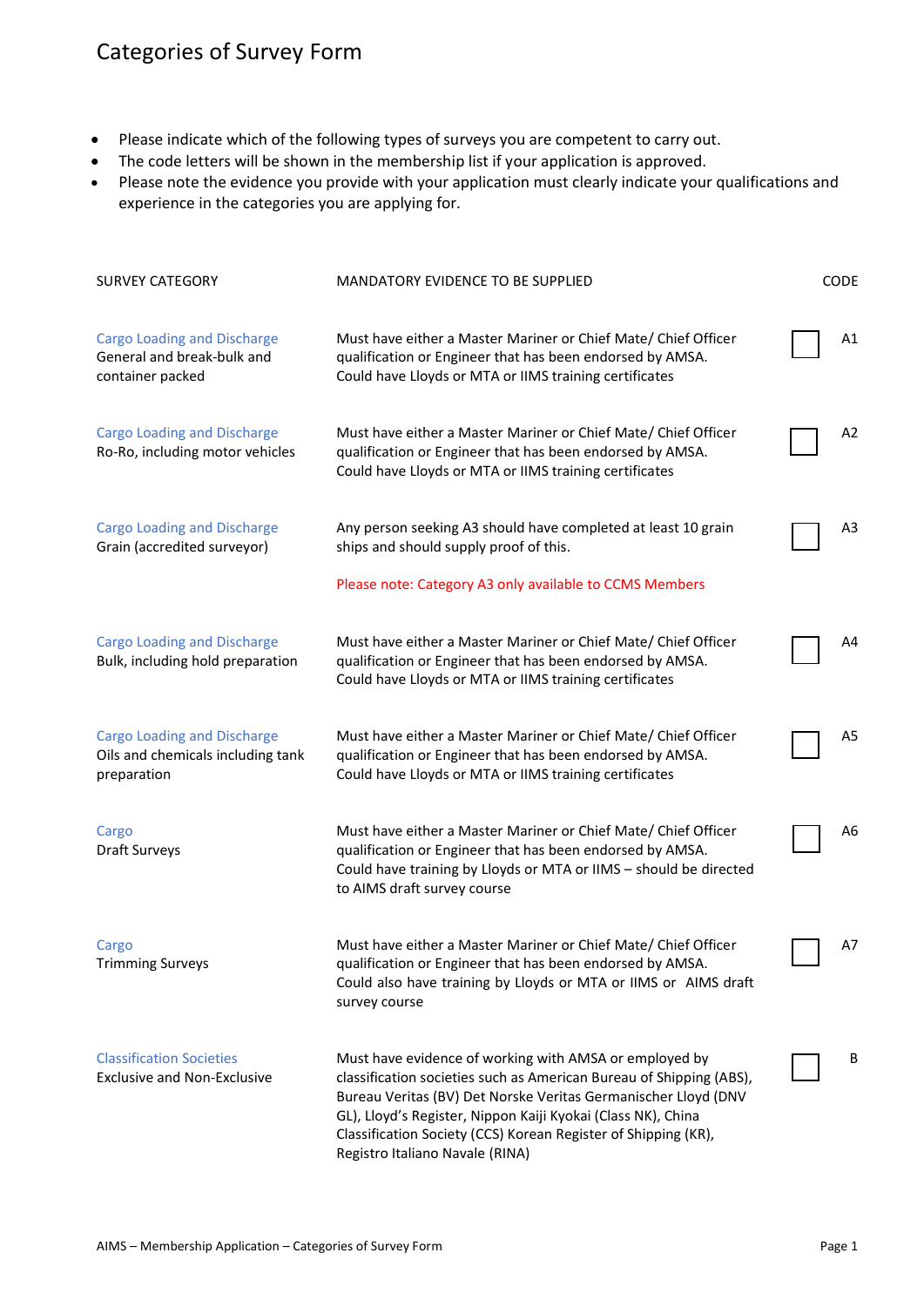| <b>Governments</b><br>Commonwealth and State<br>governments including ISPS code                        | Must provide evidence of inspections as well as previous history<br>with a maritime safety agency or AMSA, plus ISPS certificate of<br>training                                                                                                                                                                                                                                                                                                                | C1             |
|--------------------------------------------------------------------------------------------------------|----------------------------------------------------------------------------------------------------------------------------------------------------------------------------------------------------------------------------------------------------------------------------------------------------------------------------------------------------------------------------------------------------------------------------------------------------------------|----------------|
| Governments<br>Port/State Control and/or ISM<br>(international safety management)<br>inspection audits | Must provide evidence of inspections as well as current or<br>previous (last 3 years) history with a maritime safety agency or<br>AMSA Plus evidence of ISM qualifications                                                                                                                                                                                                                                                                                     | C <sub>2</sub> |
| Governments<br>Flag State inspections                                                                  | Must provide evidence of inspections as well as previous history<br>with a maritime safety agency or AMSA                                                                                                                                                                                                                                                                                                                                                      | C3             |
| <b>Compass Adjusting</b><br><b>Compass Adjusting</b>                                                   | Have successfully completed an AMSA approved course in the<br>adjustment of compasses OR provide copies of at least 6<br>deviation cards of ships whose compasses you assisted in the<br>adjustment of                                                                                                                                                                                                                                                         | D              |
| DS and ROV<br>Dive Survey and Remotely<br><b>Operated Vehicle</b>                                      | Current and valid Commercial Dive PLUS - Either whole or in part<br>a Diploma of Maritime Operations, OR International Diploma of<br>Commercial Marine Surveying OR Advanced Diploma of<br>Commercial Marine Surveying or at least two of the following<br>modules / units of competency<br>Prepare and Present Professional Marine Survey Reports<br>٠<br>Survey Hull and Superstructure<br>$\bullet$<br>Participate in the investigation of marine incidents | DS             |
| <b>Condition of Ocean-going Vessels</b><br><b>Including Damage</b>                                     | Must have either a Master Mariner or Chief Mate/ Chief Officer<br>qualification or Engineer that has been endorsed by AMSA plus 2<br>referees and/or details of 2 ships inspected in the last 3 years                                                                                                                                                                                                                                                          | E1             |
| <b>Condition of Ocean-going Vessels</b><br>Machinery Including Damage                                  | Must have either a Master Mariner or Chief Mate/ Chief Officer<br>qualification or Engineer that has been endorsed by AMSA plus 2<br>referees and/or details of 2 ships inspected in the last 3 years                                                                                                                                                                                                                                                          | E <sub>2</sub> |
| Marine Insurers including P & I<br>Clubs<br>Cargo, including machinery in<br>transit                   | Maritime qualifications as Master or Engineer (blue water or<br>domestic commercial vessels) PLUS evidence of training or prior<br>experience (a Diploma of marine surveying is ok) PLUS two<br>insurance referees                                                                                                                                                                                                                                             | F1             |
| Marine Insurers including P & I<br>Clubs<br>Hulls                                                      | Maritime qualifications as Master or Engineer (blue water or<br>domestic commercial vessels) or Shipwright PLUS evidence of<br>training or prior experience (a Diploma of marine surveying is ok)<br>PLUS two insurance referees                                                                                                                                                                                                                               | F <sub>2</sub> |
| Marine Insurers including P & I<br><b>Clubs</b><br>Machinery                                           | Maritime qualifications as Master or Engineer (blue water or<br>domestic commercial vessels) PLUS evidence of training or prior<br>experience (a Diploma of marine surveying is ok) PLUS two<br>insurance referees                                                                                                                                                                                                                                             | F3             |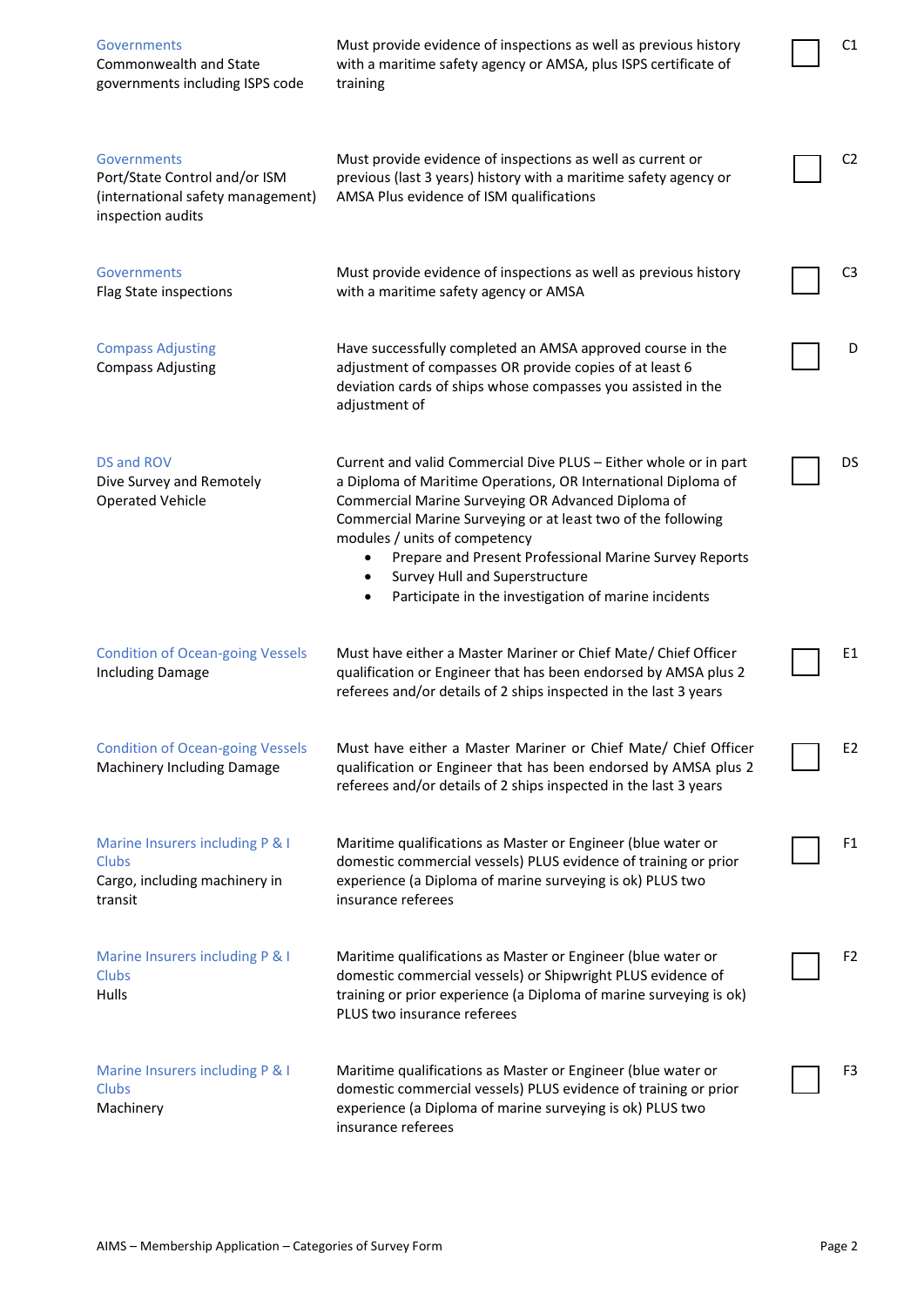| <b>Maritime Lawyers/Consultants</b><br>Maritime Lawyers including expert<br>witness                                                                                                             | Must have evidence of legal contract or court appearance to<br>provide expert opinion                                                                                                                                                                                                                                                                                                                                                                                                                                                                                                                                                                                                                        | G      |
|-------------------------------------------------------------------------------------------------------------------------------------------------------------------------------------------------|--------------------------------------------------------------------------------------------------------------------------------------------------------------------------------------------------------------------------------------------------------------------------------------------------------------------------------------------------------------------------------------------------------------------------------------------------------------------------------------------------------------------------------------------------------------------------------------------------------------------------------------------------------------------------------------------------------------|--------|
| On/Off Hire<br><b>Ocean Going Vessels</b>                                                                                                                                                       | Must have either a Master Mariner or Chief Mate/ Chief Officer<br>qualification or Engineer that has been endorsed by AMSA plus 2<br>referees and/or details of 2 ships inspected in the last 3 years                                                                                                                                                                                                                                                                                                                                                                                                                                                                                                        | Η1     |
| On/Off Hire<br>Containers including damage                                                                                                                                                      | Must provide current (last 2 years) evidence of containers<br>inspected, reports on damage etc. or IICL Certification /<br>Qualifications and or IMSBC, BLU Code and IMDG Code training                                                                                                                                                                                                                                                                                                                                                                                                                                                                                                                      | H2     |
| <b>Salvage or Towage</b><br>Salvage or Towage                                                                                                                                                   | Details of experience in last 3 years with salvage or towage<br>contracts PLUS relevant qualifications in marine surveying and or<br>blue water or near coastal seafarer or engineer qualifications                                                                                                                                                                                                                                                                                                                                                                                                                                                                                                          |        |
| <b>Domestic Commercial Vessels</b><br>(DCV)<br>Statutory Surveys for Tugs, Barges,<br>Fishing Vessels, Passenger Ferries,<br>Cargo Vessels and all commercial<br>vessels over 12m and under 60m | AMSA accreditation.                                                                                                                                                                                                                                                                                                                                                                                                                                                                                                                                                                                                                                                                                          | K1     |
| Domestic Commercial Vessels -<br>New Zealand<br>Statutory Surveys for:<br>Design Approval (DA)<br>In Construction (IC)<br>Periodic (P)<br>Authorised Person (AP)                                | Must have MNZ issued Certificate of Surveyor Recognition:<br>Specific material and LOA limitations should be confirmed with<br>the surveyor.<br>Must have a current recognition certificate signed and issued in<br>accordance with Section 41 of the Maritime Transport Act and<br>Rule 44.22 of the Maritime Rules and Section 270 of the Maritime<br>Transport Act, Marine Protection Rules and within limits and<br>conditions set out in the attached schedule to the issued<br>certificate.<br>Note: AP's are usually accredited by MNZ for registered<br>commercial vessel <6m engaged in specific activities such as<br>commercial recreational diving, marina operations, marine<br>management etc. | K1(NZ) |
| Non-statutory surveys for vessels<br>12-35m<br>Condition and damage<br>Insurance<br>Pre-purchase                                                                                                | Maritime qualifications as Master or Engineer (blue water or near<br>coastal) PLUS evidence of training or prior experience (a Diploma<br>of marine surveying is ok) PLUS two insurance referees and or<br>client referees                                                                                                                                                                                                                                                                                                                                                                                                                                                                                   | K2     |
| <b>Small Craft and recreational vessel</b><br>surveys pre-purchase and<br>insurance                                                                                                             | Diploma of Marine Surveying OR Advanced Diploma of<br>Commercial Marine Surveying or at least two of the following<br>modules / units of competency<br>Prepare and Present Professional Marine Survey Reports<br>Survey Hull and Superstructure<br><b>Survey Operational Systems</b>                                                                                                                                                                                                                                                                                                                                                                                                                         | K3     |